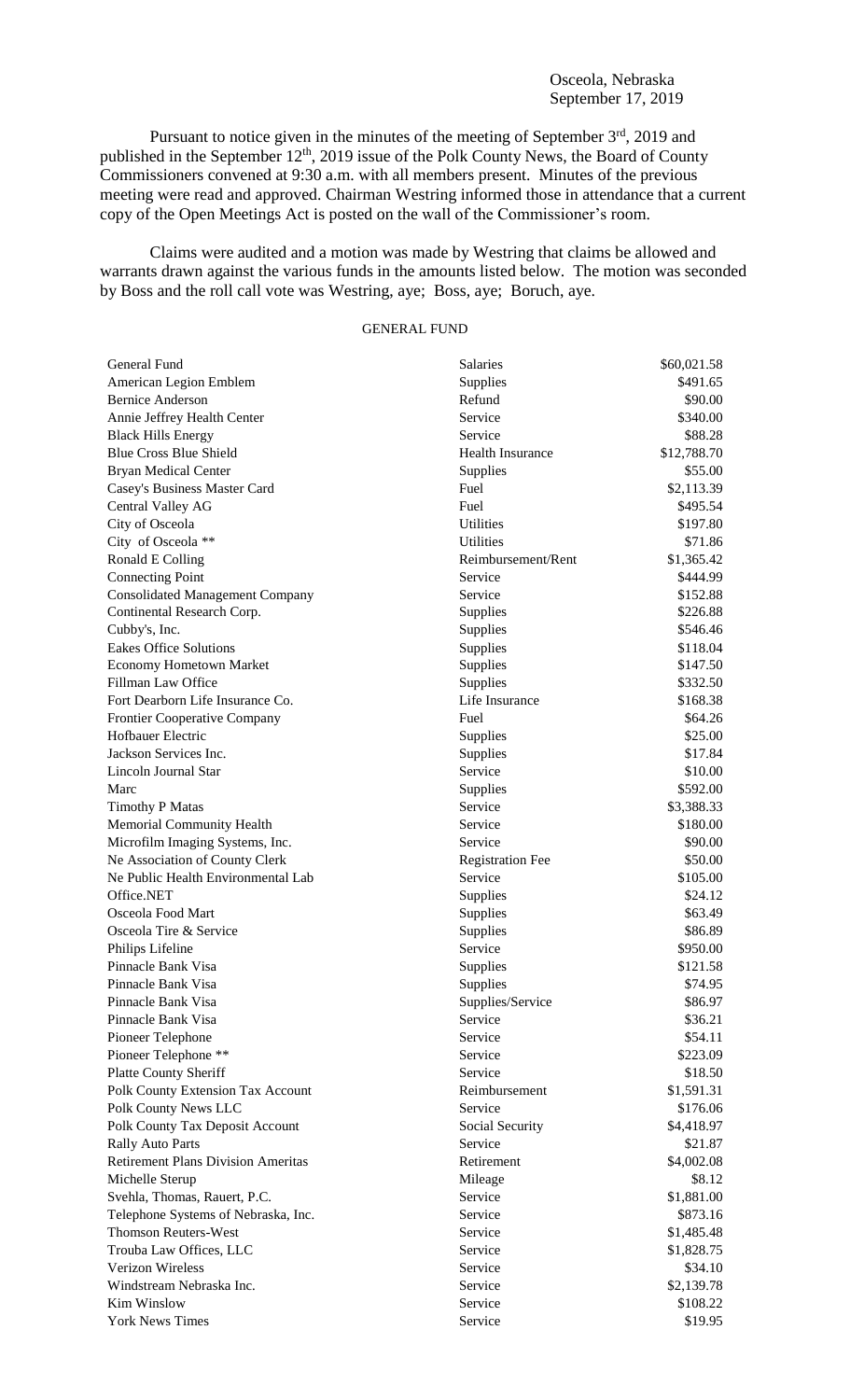## ROAD FUND

| Road Fund                                 | <b>Salaries</b>             | \$24,501.51 |
|-------------------------------------------|-----------------------------|-------------|
| <b>Anderson Service</b>                   | Service                     | \$3,978.33  |
| <b>Black Hills Energy</b>                 | Service                     | \$59.56     |
| <b>Blue Cross Blue Shield</b>             | <b>Health Insurance</b>     | \$4,689.19  |
| Central Valley AG                         | Supplies                    | \$283.58    |
| Dale R Johnson Enterprises                | Supplies                    | \$32,775.59 |
| Del-Ray Quality Alt. & Starters           | Supplies                    | \$218.00    |
| Ericson Cash Hardware                     | Supplies                    | \$12.88     |
| Fort Dearborn Life Insurance Co.          | Life Insurance              | \$77.40     |
| Frontier Cooperative Company              | Fuel                        | \$961.46    |
| Christopher J Gabriel                     | Reimbursement               | \$40.00     |
| <b>Island Supply Welding Company</b>      | Supplies                    | \$98.41     |
| John Deere Financial                      | Supplies & Service          | \$796.29    |
| Johnson Sand & Gravel Co. Inc.            | Supplies                    | \$4,964.54  |
| NMC, Exchange LLC                         | Supplies/Service            | \$2,302.48  |
| Osceola Food Mart                         | Supplies                    | \$7.99      |
| Overland Ready Mixed                      | Supplies                    | \$2,893.66  |
| Overland Sand & Gravel                    | Service                     | \$68,171.44 |
| Pioneer Telephone                         | Supplies                    | \$12.19     |
| Pogue Construction Inc.                   | Supplies                    | \$7,576.25  |
| Polk County Tax Deposit Account           | Social Security             | \$1,838.98  |
| Polk Light & Water                        | Service                     | \$146.34    |
| <b>Retirement Plans Division Ameritas</b> | Retirement                  | \$1,527.57  |
| Sapp Bros. Petroleum, Inc.                | Supplies                    | \$10,549.85 |
| <b>Verizon Wireless</b>                   | Service                     | \$69.12     |
| Windstream Nebraska Inc.                  | Service                     | \$243.15    |
|                                           | <b>SENIOR SERVICES FUND</b> |             |
| Kim Chollar                               | Service                     | \$2,597.00  |
| Jackson Services Inc.                     | Service                     | \$33.25     |
| Osceola Food Mart                         | Supplies                    | \$25.58     |
| Pinnacle Bank Visa                        | Supplies                    | \$767.21    |
|                                           | <b>INHERITANCE TAX FUND</b> |             |
| DAS State Accounting Central Financing    | Service                     | 666.82      |
| Pinnacle Bank Visa                        | Service                     | 92.73       |
| Standard Appraisal Services Inc.          | Service                     | 4,520.00    |
|                                           | 911 EMERGENCY SERVICE FUND  |             |
| Windstream Nebraska Inc.                  | Service                     | 983.54      |
|                                           | <b>WEED FUND</b>            |             |
| <b>AG Spray Equipment</b>                 | Equipment/Service           | \$261.59    |
| <b>Black Hills Energy</b>                 | Service                     | \$23.38     |
| James Carlson                             | Supplies                    | \$25.66     |
| Frontier Cooperative Company              | Supplies                    | \$388.18    |
| Verizon Wireless                          | Service                     | 61.61       |
|                                           |                             |             |

The Board approved the collateral pledged by Polk County banks and held in custody by the County Treasurer.

The County Jail Report for the month of August was reviewed by the Board and approved.

The following fees for the month of August were earned by the various offices and submitted to the County Treasurer. County Treasurer receipts show fees earned were credited to the appropriate county funds.

| Jodie L. Roberts, Clerk of the District Court | \$605.00   |
|-----------------------------------------------|------------|
| Dwaine W. Ladwig, Sheriff                     | \$2,261.83 |

The Board approved the inventories of various county officials.